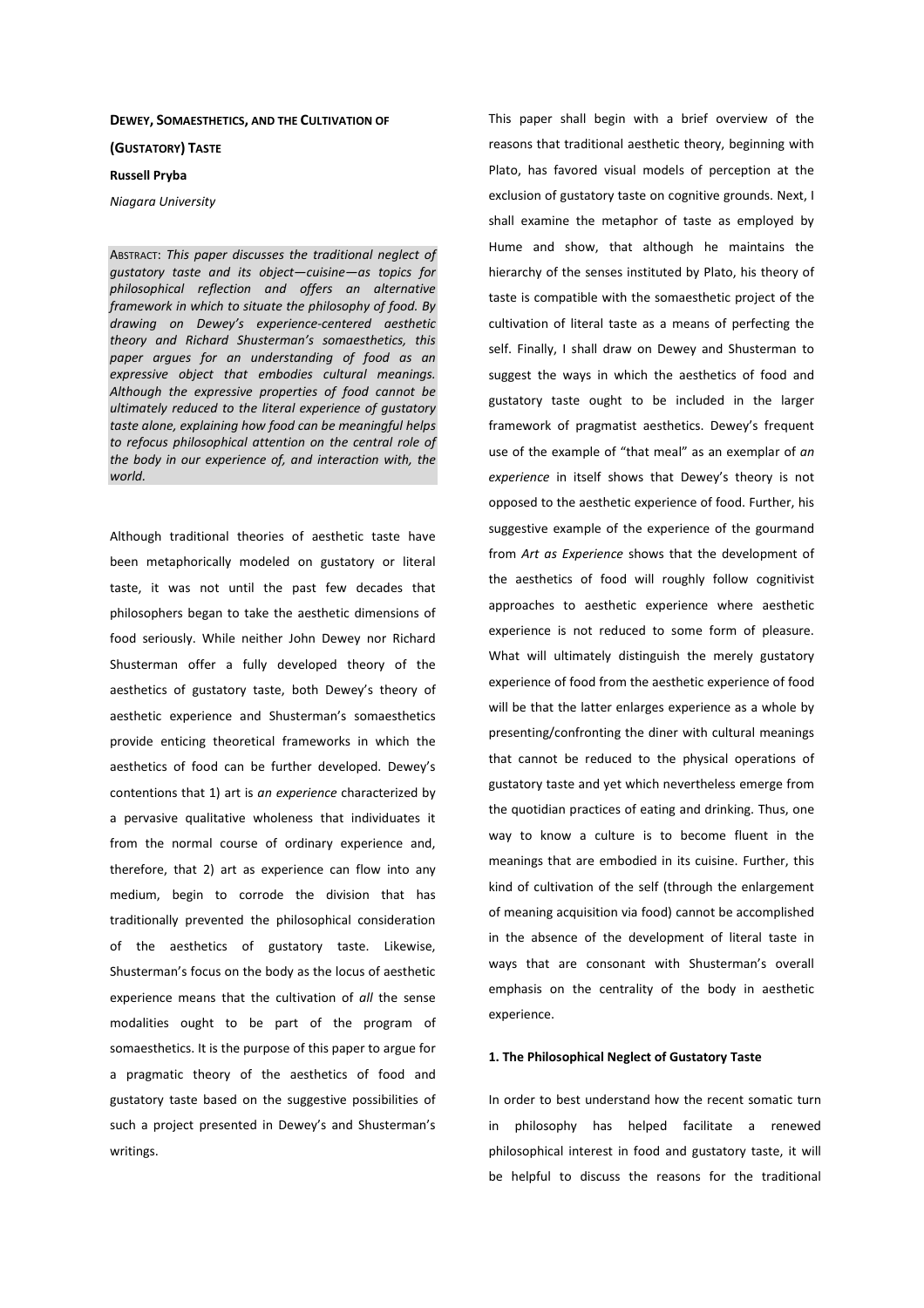neglect of taste by philosophers. Carolyn Korsmeyer, in *Making Sense of Taste: Food and Philosophy* clearly lays out the origin of the hierarchy of the senses with taste subjugated as a lower sense, and with vision and hearing classified as the higher or "intellectual" sense modalities. While hearing and sight provide large amounts of information about the world, in comparison taste is relatively impoverished in terms of the knowledge that can be learned on its basis. This fact, in conjunction with the Platonic dualism between soul and body, forms the basis of the justification of the division of senses into higher and lower on the basis of distance from the body. As Korsemeyer notes, "Sight and hearing operate with a distance between object and organ of perception, and as a consequence they serve to draw attention away from the body of the perceiving subject to the object of perception external to the body. The senses of taste, touch and smell, in contrast, are experienced as 'in' the body, locatable in the fingertips, the mouth and the olfactory passages."<sup>1</sup> Since, for Plato, the mind reasons best when it is free from bodily distractions, it follows that the senses that are the most distant from the body would be the most cognitively privileged. Since this formulation is based on the dualistic metaphysics of subject and object, I shall argue that the transactional metaphysics of Dewey need not hold onto the implications for the sense of taste justified on its basis.

It is clear, given Plato's attitude toward the body in general, and the lower senses in particular, that the objects of perception of these senses would receive a similarly negative treatment. The bodily senses are more prone to be associated with appetites that should be controlled by reason, for if indulged they draw us away from the pursuit of knowledge. Thus, those who furnish the materials of over-indulgence are in for particular scorn from Plato. This is no more evident than in the *Gorgias*, where Plato singles out pastry bakers, along with cosmeticians, sophists and orators, as flatters who are

 $\overline{a}$ 

particularly deserving of derision. Although Plato specifically references pastry bakers, it is justified to take these comments as exhibiting Plato's attitude toward cookery generally. For Plato cookery is a "knack"—a routine or certain kind of experience (*empeiria* in Greek). Specifically, cookery is a knack for "producing gratification and pleasure" (*Gorgias,* 462e).<sup>2</sup> Cookery may appear to be a craft, but because it is a practice that a "mind given to making hunches takes to," it lacks the same foundation in knowledge that the true crafts possess (*Gorgias*, 463a). Rather, cookery belongs to the practice of *flattery*. Flattery is distinguished from craft in that the former will "wear the mask" of the latter but as opposed to craft it "takes no thought at all of whatever is best; with the lure of what's most pleasant at the moment, it sniffs out folly and hoodwinks it, so it gives the impression of being most deserving" (*Gorgias*, 464d). Although pastry baking only aims at what is immediately pleasurable, by masquerading as the craft of medicine it fools the body into thinking that it knows what is best—namely, the virtues of the body that lead to health. Plato continues his attack on flattery such as pastry baking because, unlike the crafts with which they are often confused, they cannot account for the nature and cause of the objects they investigate.

Pastry baking has put on the mask of medicine, and pretends to know the foods that are best for the body, so that if a pastry baker and a doctor had to compete in front of children, or in front of men just as foolish as children, to determine which of the two, the doctor or the pastry baker, had expert knowledge of good food and bad, the doctor would die of starvation. I call this flattery, and I say that such a thing is shameful . . . because it guesses at what's pleasant with no consideration for what's best. And I say that it isn't a craft, but a knack, because it has no account of the nature of whatever things it applies by which it applies them, so that it is unable to state the cause of each thing. (*Gorgias*, 464d–465a)

Ultimately, however, the distinction between crafts and knacks rests on the distinction between the soul and the body.

<sup>1</sup> Carolyn Korsmeyer, *Making Sense of Taste: Food and Philosophy* (Ithaca: Cornell University Press, 1999), 24– 25.

<sup>2</sup> All references to Plato are from *Plato: The Complete Works*, ed. John Cooper (Indianapolis: Hackett, 1997).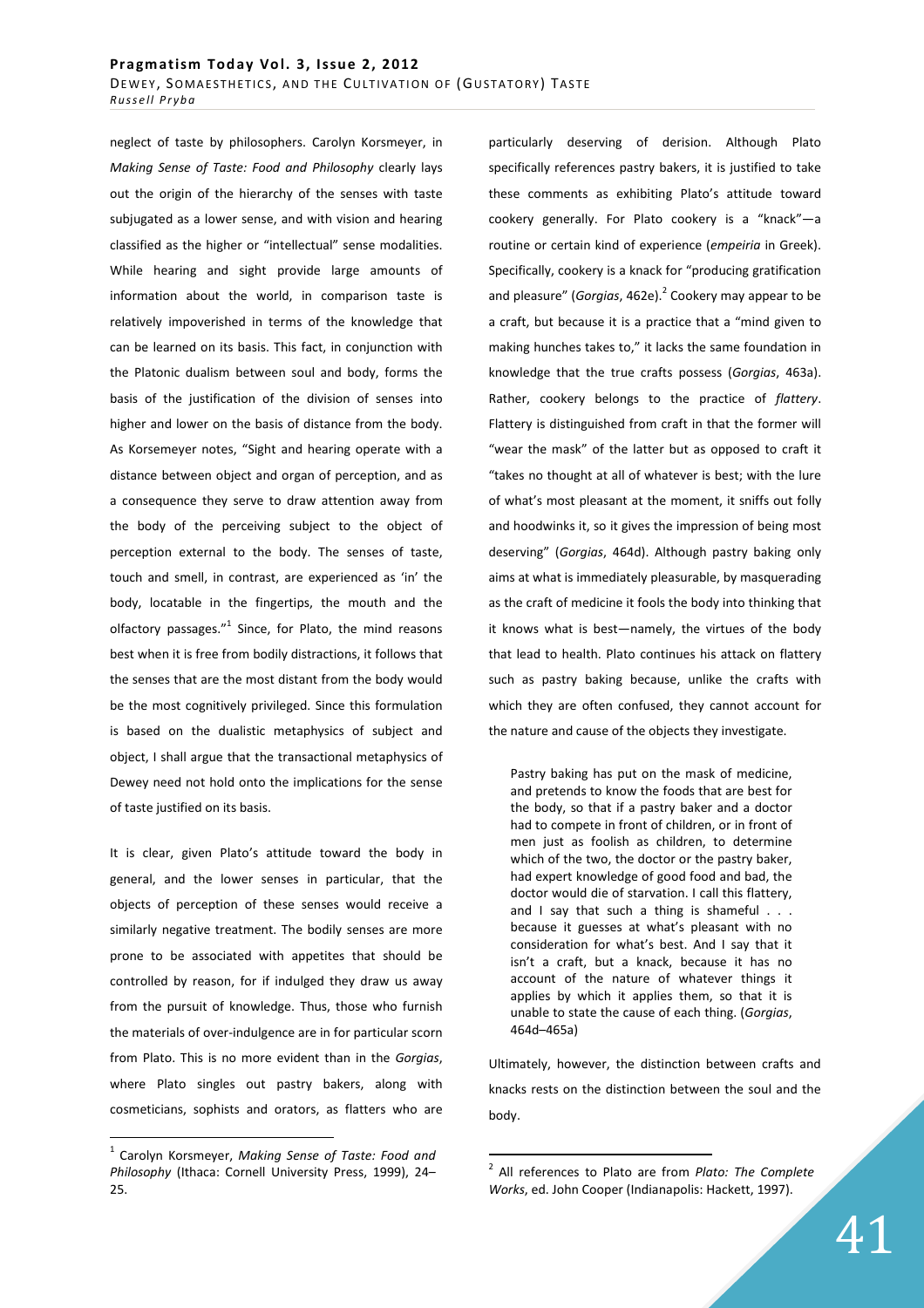If the soul didn't govern the body but the body governed itself, and if pastry baking and medicine weren't kept under observation and distinguished by the soul, but the body itself made judgments about them, making its estimates by reference to the gratification that it receives, then the world according to Anaxagoras would prevail…all things would be mixed together in the same place, and there would be no distinction between matters of medicine and health and matters of pastry baking. (*Gorgias*, 465c–d)

If the soul were incapable of ruling over the body by possessing knowledge of what is best then the distinction between flattery and craft would collapse. What is best would be judged on the basis of what is immediately pleasurable to the body. This is turn would erode the important distinction between the *pleasant* and the *good* (*Gorgias*, 500d). Whereas the soul, through understanding the nature and causes of health, is able to aim at what is good by practicing the craft of medicine, the body in turn only aims at the pleasant. Because cookery is entirely devoted to pleasure, and the pleasures of the body no less, it is non-rational, or even *irrational*. "Through routine and knack it merely preserves the memory of what customarily happens, and that's how it also supplies its pleasures" (*Gorgias*, 501b). Still worse, the knacks supply their pleasures without "considering which of the pleasures is better or worse, and without having any concerns about anything but mere gratification" (*Gorgias*, 501b). As uncraftlike, being unable to make a distinction between the pleasant and the good, cookery pursues pleasures on the basis of habit without knowledge of either the nature of what is pleasant or its cause. Without the guidance of the rational part of the soul cookery would be consumed in an unending pursuit of the gratification of the body without being able to discern if this pursuit ultimately contributes to the good life or not.

In this section I have shown how the longstanding philosophical neglect of food is best understood as a consequence of the Platonic degradation of the body. The distinction between knacks, such as cookery, and their corresponding crafts, in this case medicine, is ultimately

epistemological. Whereas the true craftsmen possess knowledge of what is best in a certain field, cooks merely aim at what is pleasant to the body, achieving results based on routine and therefore distracting one from the true care of the body. Thus, Plato's view best represents what can be called *non-cognitivism* regarding gustatory taste and its object, food. Non-cognitivism about food is the view that food cannot provide any meaningful knowledge about the world and what is worse, because it traffics in bodily pleasure exclusively, distracts one from the pursuit of the good life. This assumption will be challenged below by utilizing an example from contemporary restaurant cooking. Before turning to that example however, it will be useful to explore how Deweyan pragmatism and Richard Shusterman's somaesthetics have rehabilitated the philosophical reputation of the body and as such provide the best framework in which to discuss the meaning of food and gustatory taste.

## **2. Somaesthetics: Rehabilitating Gustatory Taste**

Although neither Dewey nor Shusterman offer extended comments on food or gustatory taste, I shall show in this section how both thinker's shared focus on the centrality of the body in aesthetic experience applies to the discussion of the philosophical importance of food and taste. Shusterman's expansion of the original Baumgartian project of aesthetics to encompass the somaesthetic is in keeping with Dewey's project of reconstructing philosophy generally insofar as it aims to include the body in philosophical theorizing and has an explicitly practical bent. If philosophy is concerned with the pursuit of the good life, then aesthetics, as the science of sensory perception, will be explicitly concerned with the proper functioning of the senses and hence with the body itself. Rather than being an impediment to knowledge, as Plato claimed, attention to the body becomes an instrument in the pursuit of knowledge itself, as it can be used to monitor and improve the function of the senses to limit and correct errors in sensory perception. This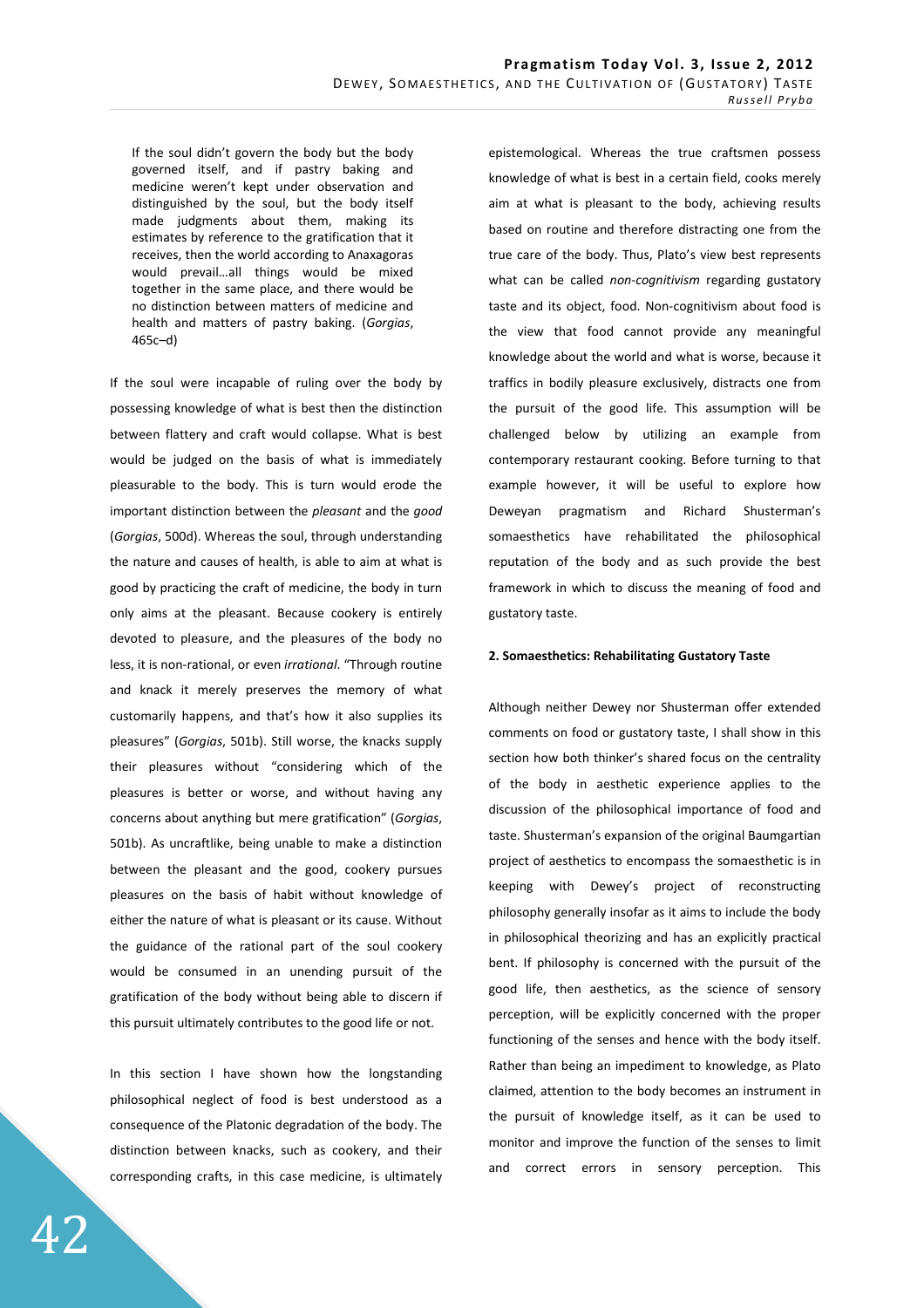understanding leads to Shusterman's definition of somaesthetics as "the critical, meliorative study of the experience and use of one's body as a locus of sensoryaesthetic appreciation (*aisthesis*) and creative selffashioning."<sup>3</sup>

What then is the relationship of somaesthetics to the philosophy of food? As Shusterman notes, "Given the multiplicity of the body's aesthetic uses and pleasures, there is no reason to exclude our tiny eye muscles or invisible taste buds from the domain of somaesthetic exercise."<sup>4</sup> Although Shusterman is here highlighting the possibility of the practical somatic training of gustatory taste, there is no reason to exclude taste from theoretical somaesthetics as well. In fact, the preceding section on Platonic attitudes toward the body and food can be read as an exercise in analytic somaesthetics. Nevertheless, Shusterman is recognizing the aesthetic possibilities of food and drink, and although he does not pursue this line of inquiry, the aesthetics of food is comfortably located within the larger project of somaesthetics as a whole. What Shusterman is noting however is that the aesthetic experience of food will likely require somatic training in order to develop the experiential acuity required to perceive the often subtle differences that distinguish an aesthetic experience of food from a merely gustatory experience. Thus, food is an excellent example of the dual focus of experiential somaesthetics that Shusterman identifies. Experiencing food aesthetically can both make our experience more satisfyingly rich qualitatively and also hone our awareness of somatic experience itself and make it more acute. It indicates that there cannot be a sharp distinction between pragmatic and practical somaesthetics. The enriching of experience often, if not always, requires the cultivation of a somatic perceptivity that comes through direct practice.

3 Richard Shusterman, *Pragmatist Aesthetics: Living Beauty, Rethinking Art*, 2nd ed. (Lanham, MD: Rowman and Littlefield, 2000), 267. 4 Ibid., 278.

 $\overline{a}$ 

This point was not lost on Hume. As he wrote in "Of the Standard of Taste":

It is acknowledged to be the perfection of every sense or faculty, to perceive with exactness its most minute objects and allow nothing to escape its notice and observation. The smaller the objects are, which become sensible to the eye, the finer is that organ, and the more elaborate its make and composition. A good palate is not tried by strong flavours, but by a mixture of small ingredients, where we are still sensible of each part, notwithstanding its minuteness and its confusion with the rest. In like manner, a quick and acute perception of beauty and deformity must be the perfection of our mental taste; nor can a man be satisfied with himself while he suspects that any excellence or blemish in a discourse has passed him unobserved. In this case, the perfection of the man, and the perfection of the sense or feeling, are found to be united.<sup>5</sup>

Hume is noting that the perfection of a sense comes when one is able to distinguish the smaller, complex components that go into the experience of the whole. It would take considerable training of the palate to be able to distinguish the components of a dish and understand how they combine in a unity of harmony and balance, where the ingredients are evident individually and yet combined in the flavor of the dish as a whole. This sort of perception of food extends beyond the merely gustatory to the aesthetic because of the ability to identify aesthetic qualities such as balance or harmony (or lack thereof) in the composition of the dish overall. While this gustatory acuity clearly relies on the cultivation and perfection of the palate, once that cultivation has been achieved it opens up a vista of experience characterized by the aesthetic. This is exactly the sort of enriching experience that Shusterman supposes will become available through the cultivation of the body. Hume goes even further to claim that the perfection of the human being is united to the perfection of the senses. Hume's use of gustatory taste, read through the lens of somaesthetics, is not merely metaphorical. Rather, it is the care and improvement of all the senses, and therefore the body,

<sup>5</sup> David Hume, "Of the Standard of Taste," in *Essays: Moral, Political and Literary* (Oxford: Oxford University Press, 1963), 241.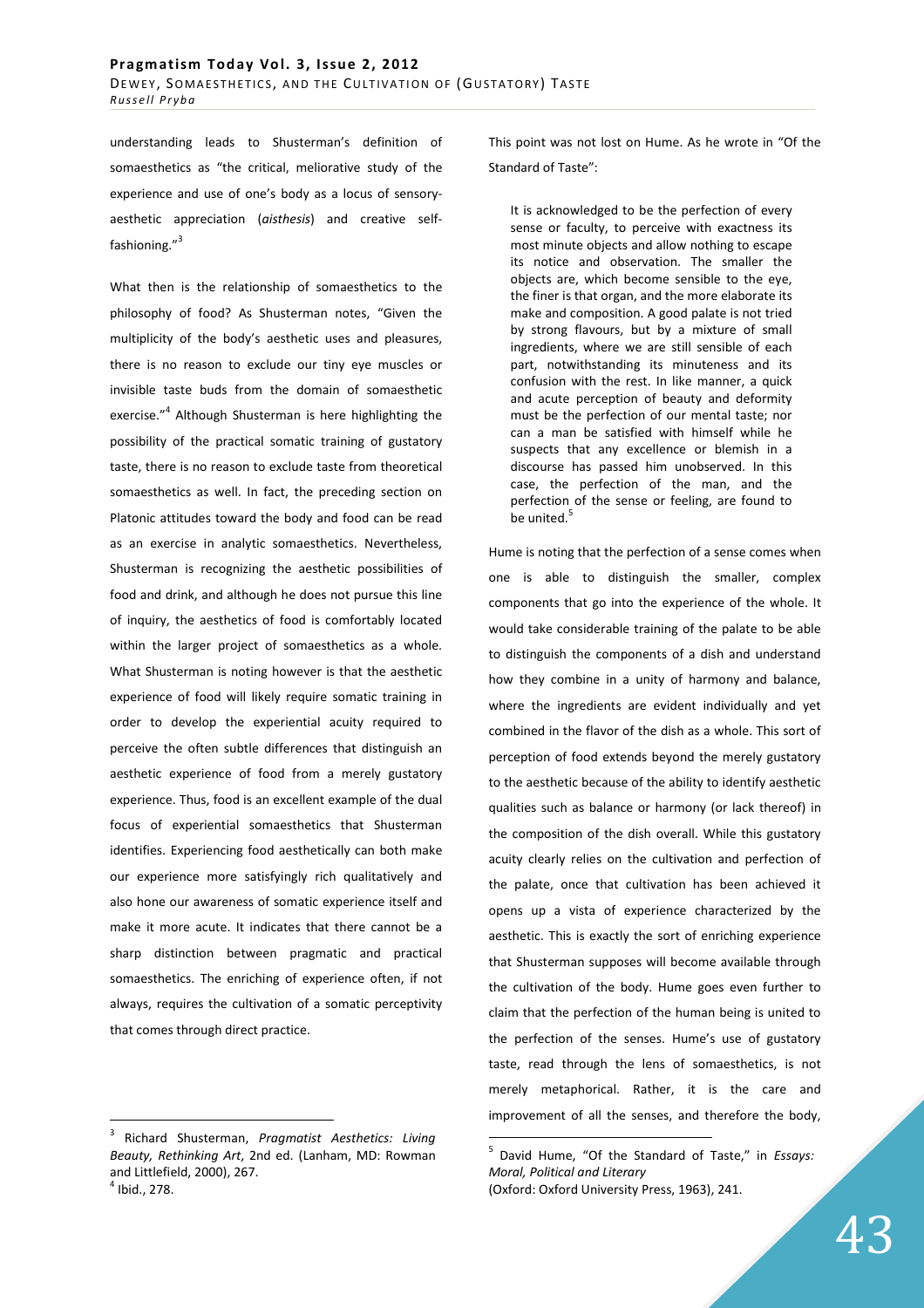which he identifies as coextensive with the cultivation of the self.

In Hume's account of the cultivation of the senses it is the lack of satisfaction with oneself that ultimately leads to the refinement of taste. On this view the somatic training of gustatory taste could be viewed as aiming at the refinement of one's personal pleasure, opening up somaesthetics to the criticism, which Shusterman rejects, that the cultivation of the body is ultimately superficial and self-satisfying. The rejection of the claim that food merely provides for the indulgence of self-satisfying pleasure, central to Plato's attitude toward food but not altogether absent in Hume, is aided by the understanding of food as a mode of communication. When the dining experience is understood as a transactional experience between chef and diner it becomes clear that eating is less the pursuit of self-indulgent pleasure than it is an exchange of culture. As a mode of communication eating can be understood as the transmission of cultural meanings embodied in a sensuous medium, in this case, food. Although Dewey does not provide an extended treatment of gustatory taste and its aesthetic possibilities in *Art as Experience*, he does provide one telling example of the experience of the gourmand in order to point to the inherently communicative aspect of aesthetic experience. Using Dewey as a guide, I shall argue that the somatic training of gustatory taste, rather than being geared exclusively toward the pleasure of the diner as an end, is instead aimed at cultivating the ability to experience food as a means of communicating complex cultural meanings. On this view, the end of self-cultivation is explicitly social. One cultivates the sense of taste in order to better understand how culture can be transmitted through gustatory experience. When this sense cultivation has been sufficiently refined, gustatory experience is transformed into aesthetic experience by becoming a means of communication.

The sensory satisfaction of the eye and ear, when esthetic, is so because it does not stand by itself but is linked to the activity of which it is the

44

consequence. Even the pleasures of the palate are different in quality to an epicure than in one who merely "likes" his food as he eats it. The difference is not of mere intensity. The epicure is conscious of much more than the taste of the food. Rather, there enter into the taste, as directly experienced, qualities that depend upon reference to its source and its manner of production in connection with criteria of excellence. As production must absorb into itself qualities of the product as perceived and be regulated by them, so, on the other side, seeing, hearing, tasting, become esthetic when relation to a distinct manner of activity qualifies what is perceived.<sup>6</sup>

This passage is incredibly rich and suggestive of how Dewey might have developed an aesthetics of food. Initially, it is important to note that Dewey does not rule out the possibility that taste can generate aesthetic experience just as readily as sight or hearing. It is the quality of the experience itself that designates it as aesthetic regardless of whether it is produced by something that one tastes, sees or hears. What first marks off a merely sensory pleasure as aesthetic is that it functions as a sign; it stands as the completion of the activity of which it is the end and does not have reference merely to itself. Note that in keeping with Dewey's larger aesthetic commitments the end of a creative activity is not the art object or the finished dish but the enjoyment of that object *in* experience. Thus, the experience itself functions symbolically and refers to the activity of which it is consummation.

Perhaps more significant is that Dewey makes a distinction here between mere sensory pleasure and aesthetic pleasure. This can distinguish between the epicure, who is capable of having an aesthetic experience of food, and the person who merely likes what he or she eats. The difference between the two however is not quantitative (the epicure does not merely enjoy his or her food more intensely) but *qualitative*. The epicure experiences felt qualities embodied in the food that

<sup>6</sup> John Dewey, *Art as Experience*, vol. 10 of *The Later Works, 1925*–*1953*, ed. Jo Ann Boydston (Carbondale: Southern Illinois University Press, 1987), 55.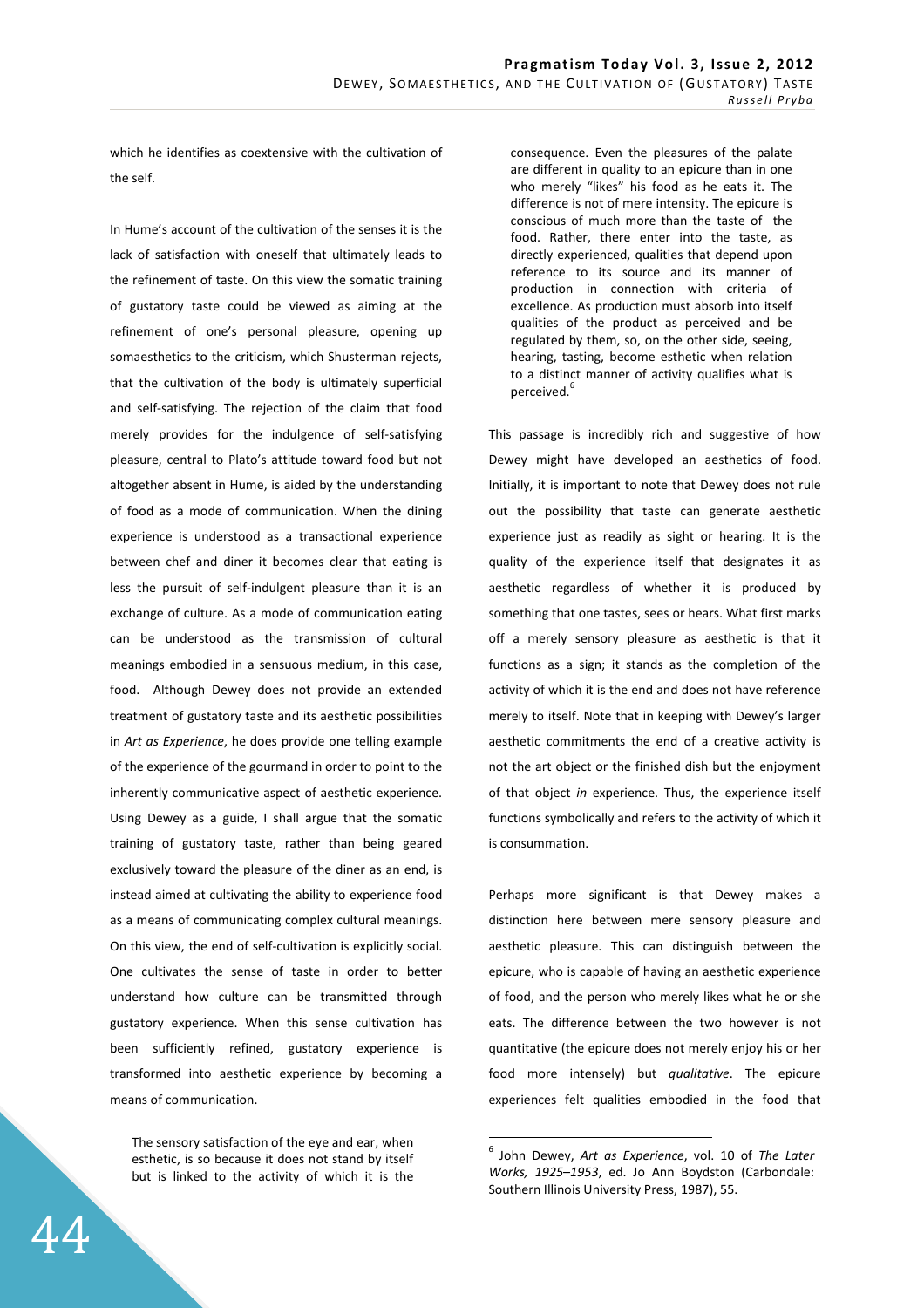others do not. As Dewey notes, these qualities penetrate the gustatory experience itself. The significance of this point cannot be overstated. It is important to emphasize that the aesthetic experience of food requires 1) that the epicure has cultivated her sense of taste to the point of being able to detect qualities in food that function as signs for the method of production, 2) that food is itself capable of embodied these meanings through the transformative creative activity of the chef, and 3) that there is a normative aspect to the experience—it is connected to criteria of excellence. What Dewey is indicating is how the triadic relations that comprise all aesthetic experiences are present in the case of chef-dish-diner just as they are in the case of painter-painting-viewer. Any activity of making will infuse the finished product with properties that point to the act of production itself. This activity then qualifies the way that the final product is perceived. That food embodies meaning, and thus can serve as a medium of communication, is evident for Dewey due to the fact that taste may embody properties that symbolically function as references to the productive activity of the chef. These embodied properties might not only be linked to the productive activity of the chef, but, arguably, can be extend to those of the artisan farmer as well. In this case food would bear properties that refer back not only to the transformation of raw materials into a cultural product but also to the productive activity of the farmer, who intelligently controls nature in order to produce a product that stands as perhaps the first, and most significant, example of the transformation of nature into culture.

The understanding of food as language is central to the aesthetics of food because it elucidates the distinction between food and cuisine. Whereas food qua nature is directed toward the maintenance of healthy biological functioning, food qua culture, that is, *cuisine*, is an example of the emergence of culture from nature. This occurs through the transformative activity of a chef by which food becomes imbued with culturally salient meanings that can be communicated to a thoughtful

diner. That is, as cuisine, food is expressive. An alternative way to state this proposition, in terms of the end product rather than the process of cooking, is that food, qua cuisine, *embodies* aesthetic properties such as beauty, humor, irony, surprise, and balance. It is one thing to claim that cooking is expressive or that food embodies culturally salient attributes. It is another thing entirely to explain how this is accomplished. While on one level this would require a sophisticated food criticism that explores the ways in which a specific dish might be humorous, beautiful, creative, poetic or ironic (I provide an example of this type of food criticism in section 3 below), on a deeper level it requires a metaphysics of cultural artifacts which explains how food has semiotic and representational structures and functions.<sup>7</sup> It is this latter issue that requires the work of philosophers, food historians and food anthropologists in conjunction with examples provided by innovative chefs. To that point it is important to observe how others, besides Dewey, have argued for the expressive possibilities of cuisine and how these discussions are consistent with the interpretation of Dewey's thinking about food provided above. The Italian food historian Massimo Montanari has stated this idea as follows.

The analogy between food and language that we have made by juxtaposing the two as semiological systems, beyond (in the case of food) their material reality, characterizes both as codes of communication. They convey symbolic and *signifying* meanings of widely differing kinds (economic, social, political religious, ethnic, aesthetic), both inside and outside the societies that express them. Like spoken language, the food system contains and conveys the culture of its practitioner; it is the repository of traditions and of collective identity. It is therefore an extraordinary vehicle of self-representation and of cultural exchange—a means of establishing identity, to be sure, but also the first way of entering into contact with a different culture.<sup>8</sup>

 $7$  For a discussion of the type of metaphysics of culture which supports this claim see my "John Dewey and the Ontology of Art" in *Dewey's Enduring Impact*, ed. John R. Shook and Paul Kurtz (Amherst, NY: Prometheus Books, 2011), 219–235.

<sup>8</sup> Massimo Montanari, *Food is Culture*, trans. Albert Sonnenfeld (New York: Columbia University Press, 2006), 133.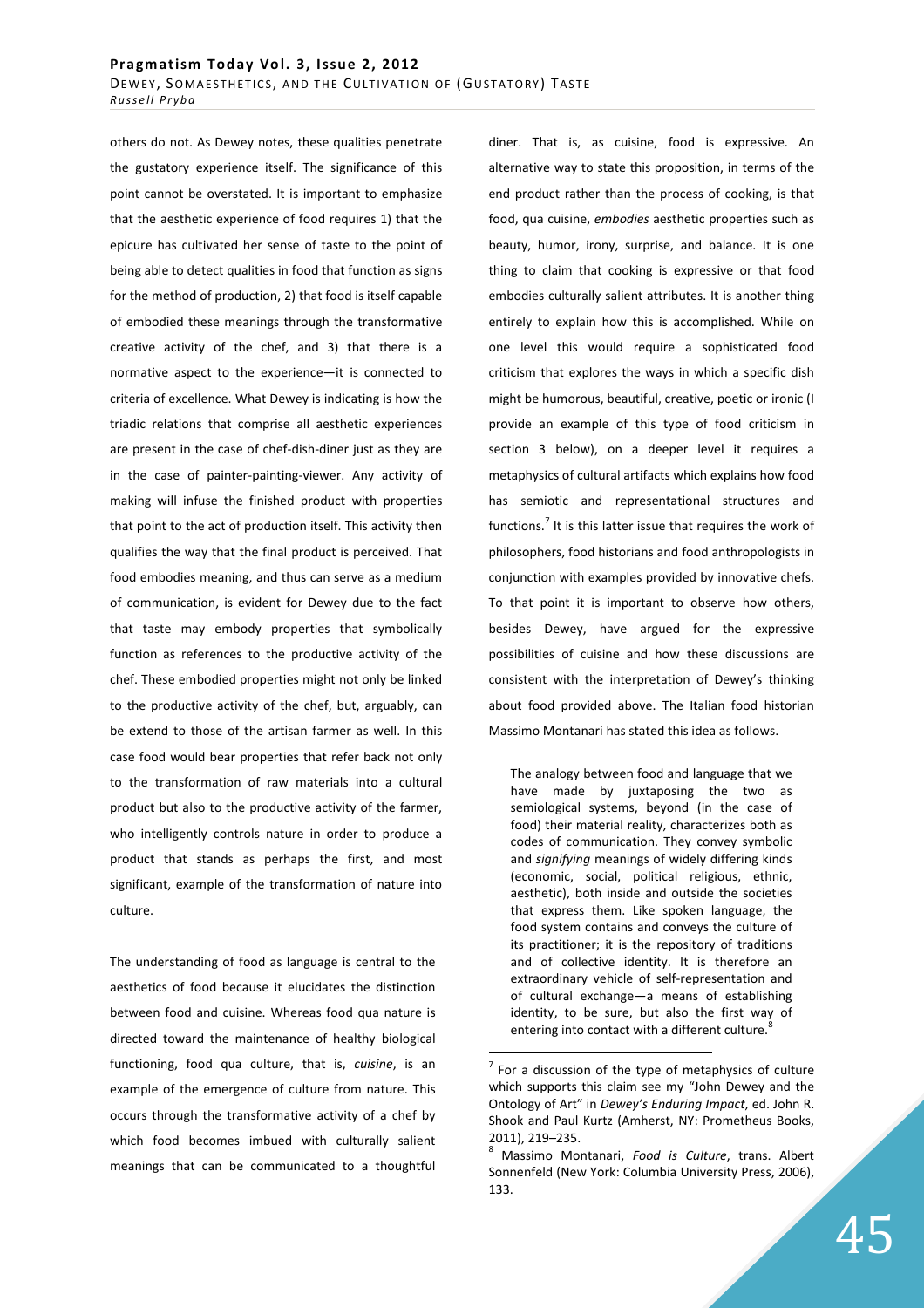What is significant in Montanari's formulation is that food functions, like language, as a code of communication because it is more than mere material reality. When food functions as a language, it is transfigured from mere material reality into a cultural entity, into cuisine. Although Montanari is speaking more broadly of the ways in which food expresses meanings within a culture and thereby serves as a means of forging collective identity, his comment can also be taken to indicate the ways in which individuals may come to express themselves through cooking as well. The personal expression of a chef can only take place against the broader background of the semiotic functioning of food within a culture generally. Further, the understanding of the broader cultural context in which food functions as an expression of cultural meanings requires an understanding of food as a cultural entity.

It is the ontological difference between food as a physical object and cuisine as a cultural product that *explains* why it is appropriate to employ the metaphor of food as language. A cultural entity is as an ontologically irreducible entity that emerges from the physical world when it is imbued with cultural meaning(s) through a transformation effected by human beings to its embodying base. Describing how this transformation takes place is an essential component of a cultural ontology. In the present case it explains the difference between food and cuisine, with food serving the role of the physically embodying medium from which the cultural category of cuisine emerges. The sociologist Priscilla Parkhurst Ferguson has observed this distinction in the following way.

*Food* refers to the material substances we humans consume to meet the physiological requirements for sustenance; food is what we eat to live. . . . . Comprehending producer and consumer, cook and diner, *cuisine* refers to the properly cultural construct that systematizes culinary practices and transmutes the spontaneous culinary gesture into a stable cultural code. Cuisine, like dining, turns the private into the public, the singular into the collective, the material into the cultural. It

supplies the cultural code that enables societies to think with and about the food they consume. As cooking makes food fit to eat, so cuisine, with its formal and symbolic ordering of culinary practices, turns the act of nourishment into an object fit for intellectual consumption and aesthetic appreciation.

Without employing the language of metaphysics, Ferguson is describing how cuisine is a culturally emergent phenomenon that is embodied in food. Whereas food is a material phenomenon, cuisine is inherently cultural. Note again how Montanari's and Dewey's discussions of the communicative power of food relies on this distinction. The transformation of food into cuisine, which takes places when a public discourse about food is "formally and symbolically ordered," transmutes a merely material entity into a cultural one by suspending it in a cultural matrix of meaning. Further, it is cuisine, and not food, that is the proper object of aesthetic appreciation in Ferguson's formulation because this type of appreciation requires access to the shared meanings that constitute a culture. There is a normative aspect to the creation and appreciation of cuisine that is missing from food construed as a physical object. Particular dishes should be prepared in particular ways, served at a specific time of year, and can be evaluated for how well they conform to the established standards of the culinary arts. Further, it is against this backdrop that the creative innovations of contemporary avant-garde cuisine are to be experienced and evaluated. By codifying culinary codes, cuisine provides a way to talk about what we eat independent of the nutritional requirements of biological organisms. It is only when food has become cuisine that it can be properly said to exemplify a culture or to embody meaning. Questions about whether or not something is food would require answers that make reference to the physical properties of an object. Is it digestible? Does it possess nutritional content? Is it poisonous? Questions about cuisine however require answers that explicitly refer to a cultural context, to the history of eating and cooking in a

<sup>9</sup> Priscilla Parkhust Ferguson, *Accounting for Taste: The Triumph of French Cuisine* (Chicago: University of Chicago Press, 2004), 3.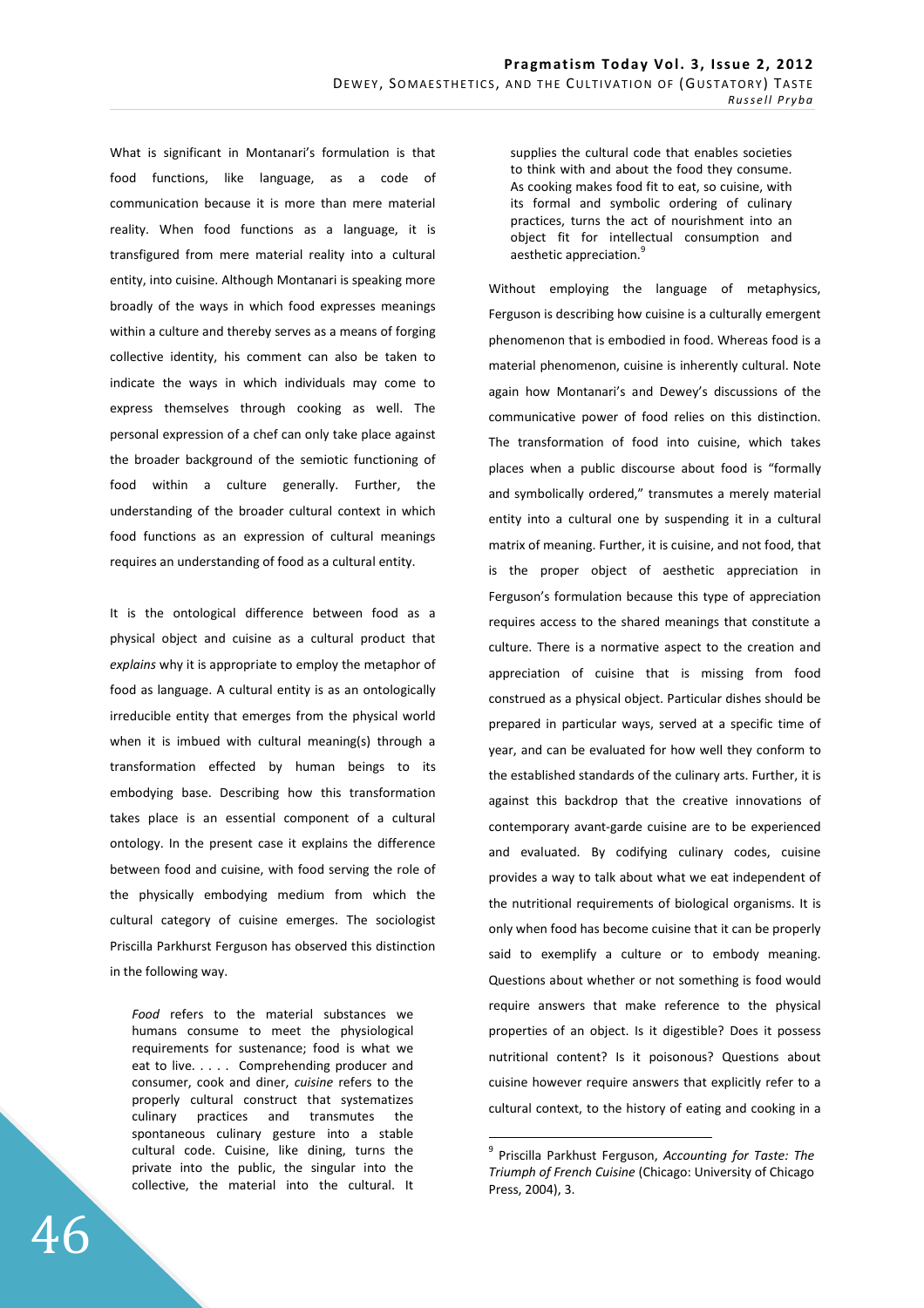region, or the shared culinary traditions of a group. Once food is transformed into cuisine it becomes appropriate to discuss the aesthetic and intellectual qualities of eating in a way that is incorrect to do so for food taken solely as a physical or material object. We can even push Ferguson's discussion further to claim that, strictly speaking, no one ever eats food. While there may have been a point in the evolutionary past of human beings where our species had direct access to food construed as a physical object, valued exclusively for its nutritional qualities, the culinary practices of preparing, consuming and sharing food are so deeply penetrated by cultural meanings that it has become nearly impossible to encounter food outside of confines of culture.

Understanding how cuisine expresses cultural meanings relies on first observing the distinction between food and cuisine. Having shown how Dewey's pragmatist aesthetics and Shusterman's somaesthetics provide the necessary frameworks from which to approach the aesthetics of food I shall now turn to the discussion of how the distinction between food and cuisine, which explains the communicative power of cuisine, functions in practice. In order to do so, I shall draw on the work of Chef Grant Achatz and his Chicago restaurant *Alinea*, which is at the cutting edge of experimental cuisine in America. In doing so I shall employ the neologism *conceptual cuisine* to refer to the style of avant-garde or modernist cuisine that has become prevalent in recent decades and argue that this type of cooking has the potential to make the aesthetic dimension of eating more readily apparent.

## **3. Conceptual Cuisine: An Example—***Alinea*

Modern avant-garde cuisine has often been denigrated by describing it as the application of scientific techniques to the realm of cooking for its own sake. This is most evident by the use of the popular misnomer "molecular gastronomy" in much recent food writing to refer to this style of cuisine. While molecular gastronomy is a legitimate and emerging branch of food science, no chef in a restaurant can be properly said to be engaging in its practice. While chefs may use the conclusions of molecular gastronomy to inspire creativity and innovation in the kitchen, the food that they produce is far from being a contribution to molecular gastronomy itself. This misnomer is especially damaging because it implies that cookery can and should be reduced to a science, thereby drawing attention away from the fact that this emerging style of cookery has greatly expanded the expressive power of cuisine. Further, the enjoyments, both gustatory and aesthetic, that diners can experience through an engagement with this type of cuisine have perhaps never been available to the dining public before the current moment. Thus, rather than continuing to reinforce the misapplication of the term "molecular gastronomy" to this style of cooking, I shall refer to it as "conceptual cuisine" which, as a term of art, has the benefit of pointing to the cognitive, creative, and expressive aspects of the dining experience.

The distinction between molecular gastronomy and conceptual cuisine observed above can be illustrated by looking at the example of "hot jellies" and the application of this technique by Grant Achatz, one of the leading practitioners of conceptual cuisine in America, in the dish "Pheasant, Shallot, Cider, Burning Oak Leaves" served at his Chicago restaurant *Alinea*. This dish serves as an excellent illustration of conceptual cuisine and its relationship to molecular gastronomy because, as we shall see, only one component of the dish involves the use of a technique informed by science. To reduce this dish, and the cognitive/emotional reaction that it invokes, to a single technique is not only to misunderstand the meaning of the dish, but also to do a grave disservice to the creative synthesis of the chef. Further, "Pheasant, Shallot, Cider, Burning Oak Leaves" is firmly rooted in culinary traditions of the past. In many ways, it is a classic preparation reflected through the prism of a creative chef utilizing modern techniques.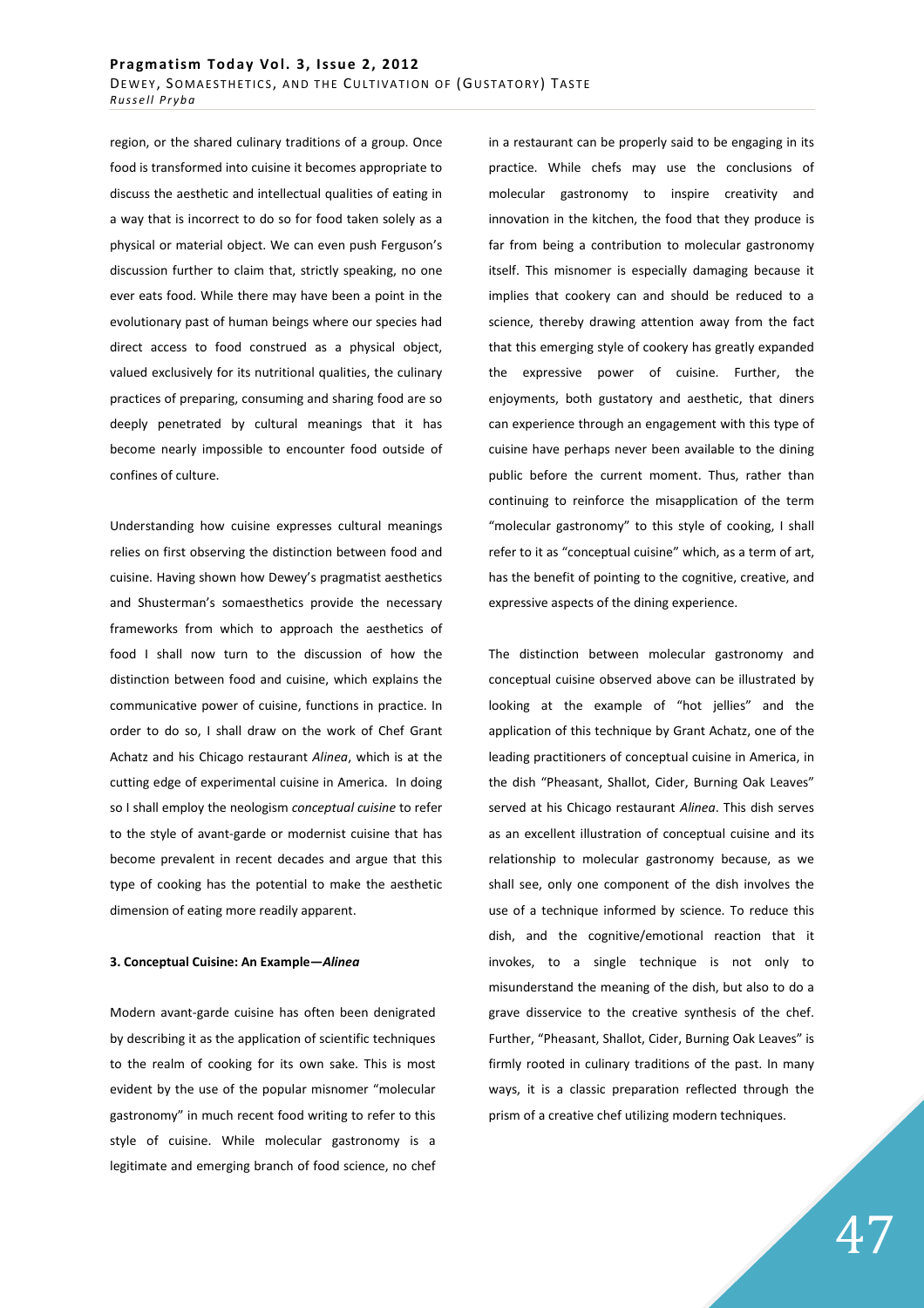Ferran Adria, chef at the now shuttered *el bulli* and founding father of conceptual cuisine, first served hot jellies in 1998 through experimenting with hydrocolloids. However, this culinary innovation did not have anything to do with the scientific understanding of hydrocolloids. Rather, it was a result of trial and error. Hot jellies can be made by the use of a gelling agent, in this instance agaragar, that has the property of being able to withstand high temperatures and still retain the consistency and physical properties of a gel. The study of the physical properties of hydrocolloids, which are "proteins or complex carbohydrates that have the capacity to attract water, causing the formation of gels, or to thicken a blended product or liquid, $"^{10}$  would be a matter of food science. Understanding the transformation that takes places when agar-agar is used in a culinary application would be molecular gastronomy. Finally, employing the knowledge gained by food science and molecular gastronomy as a means to the creation of new culinary experiences is the task of the creative chefs who produce conceptual cuisine. One does not need to know how hydrocolloids are structured or behave in order to use them in creative ways in the kitchen. Yet, once that knowledge is obtained, it can be used to improve and refine those culinary applications (for example, establishing the temperature range at which a specific hydrocolloid will remain a gel can help a chef to decide which additive to use in a high heat application).

In "Pheasant, Shallot, Cider, Burning Oak Leaves" agaragar is combined with apples and apple cider which are then simmered, strained and cooled until they set into a cider gel. $^{11}$  Since agar-agar has the property of being able to withstand high temperatures it can then be combined with roasted shallots and sous-vide pheasant and deep fried at the end of an oak branch fashioned into a skewer. As agar-agar produces a thermoreversible gel (a

gel in which temperature can change the consistence of the gel) the chef can control the texture and resulting mouth feel, based on the temperature at which the dish is served. Thus, when the battered and fried pheasant, shallot, cider gel combination is consumed, the diner will experience the release of warmed cider jelly creating a temperature/texture contrast with which they are unfamiliar and hence unprepared for. This texture explosion creates a new way to experience an otherwise familiar taste (Autumn game and fruit), which provides the opportunity to reflect not only on the way in which texture alters our experience of taste but also how our expectations shape that experience. There is nothing innovative about pairing fruit with game. But what might have traditionally been served as a cider reduction or gastrique can, through the application of new techniques and ingredients, create the illusion that something familiar is something entirely new.

What is truly interesting about this dish however, is not the application of agar-agar, but rather the way that this component combines with the other parts of the dish to invoke a conceptual or emotional reaction in the diner. This dish is an excellent example of Achatz's culinary approach because it incorporates many elements for which he is well known, including employing unique serving vessels. The dish is served in what is called a "squid service piece." In lieu of a plate the deep fried pheasant-shallot-cider gel is served suspended within a stainless steal nest of five angled arms, which was designed exclusively for Alinea. The oak leaf skewers, which are upright, are lit on fire and then extinguished. When the dish arrives at the table the dinner is first enveloped by the scent of smoldering oak leaves, a scent reminiscent of Chef Achatz's midwestern childhood. Thus, before diners even taste the dish they are presented with a sensory signal that triggers memories of autumn. This environmental component to the dish is the first indication that the chef is playing with memory and emotion as components of the overall experience.

<sup>10</sup> Alicia Foundation elBullitaller, *Modern Gastronomy A to Z: A Scientific and* 

*Gastronomic Lexicon* (Boca Raton, FL: CRC Press, 2010), 110.

<sup>11</sup> Grant Achatz, *Alinea* (Berkeley: Ten Speed Press, 2008), 223.